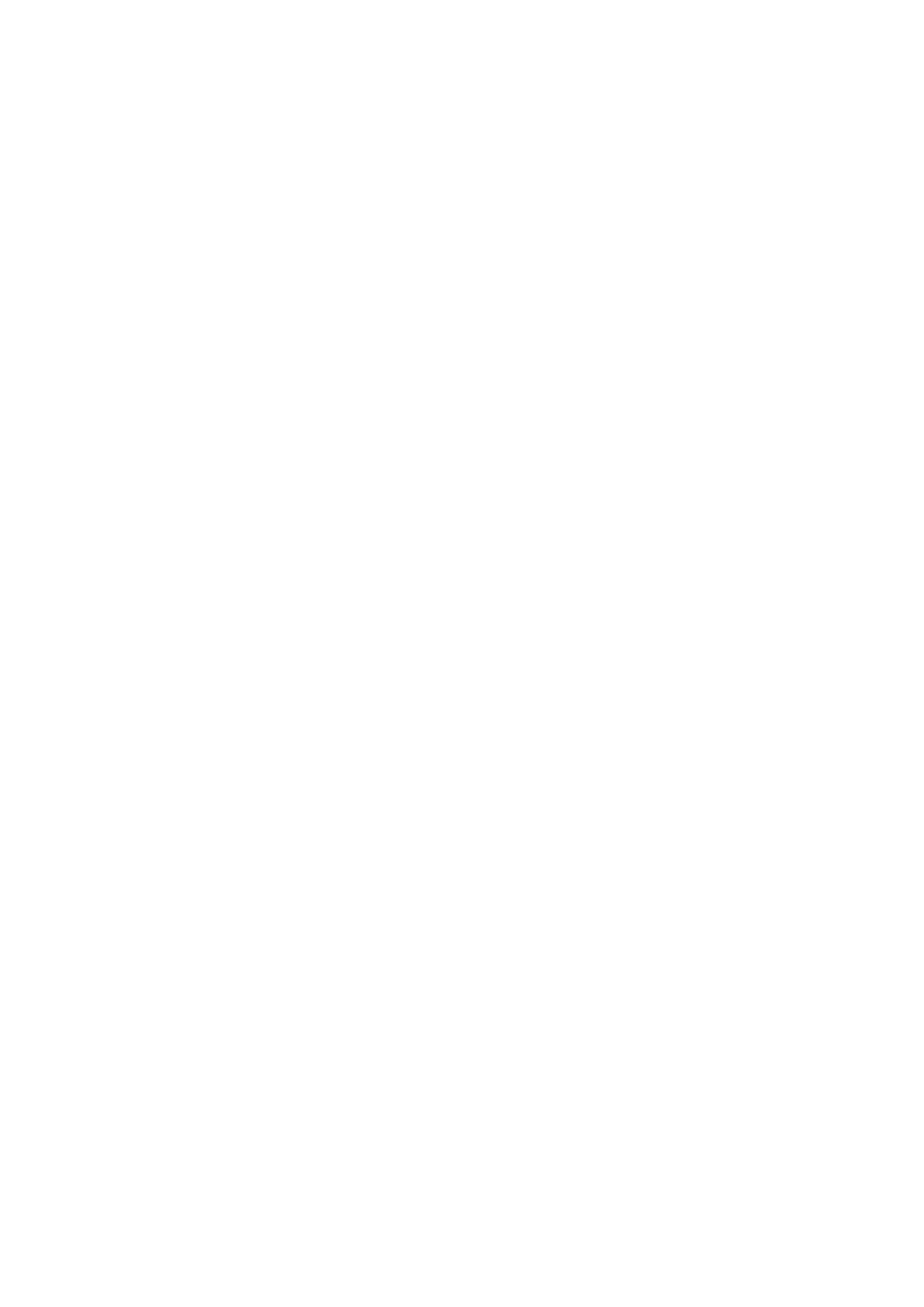## **AGENDA**

- **1 OPENING, WELCOME**
- **2 APOLOGIES AND LEAVE OF ABSENCE**

**Recommendation**

**That apologies be accepted.**

- **3 PUBLIC FORUM**
- **4 DECLARATIONS OF INTEREST**
- **5 LATE ITEMS**
- **6 CONFIRMATION OF MINUTES**

**That the minutes of the Saxton Field Committee meeting held on Wednesday, 14 November 2018, be confirmed as a true and correct record of the meeting.**

**That the confidential minutes of the Saxton Field Committee meeting held on Wednesday, 14 November 2018, be confirmed as a true and correct record of the meeting.**

#### **7 PRESENTATIONS**

Nil

#### **8 REPORTS**

| 8.1 | Saxton Field Vision and Objectives and Reserve Management Plan Review 5         |  |
|-----|---------------------------------------------------------------------------------|--|
|     | 8.2 Recommended Next Steps for Developing a Marketing Plan for Saxton Field  15 |  |
|     |                                                                                 |  |

#### **9 CONFIDENTIAL SESSION**

Nil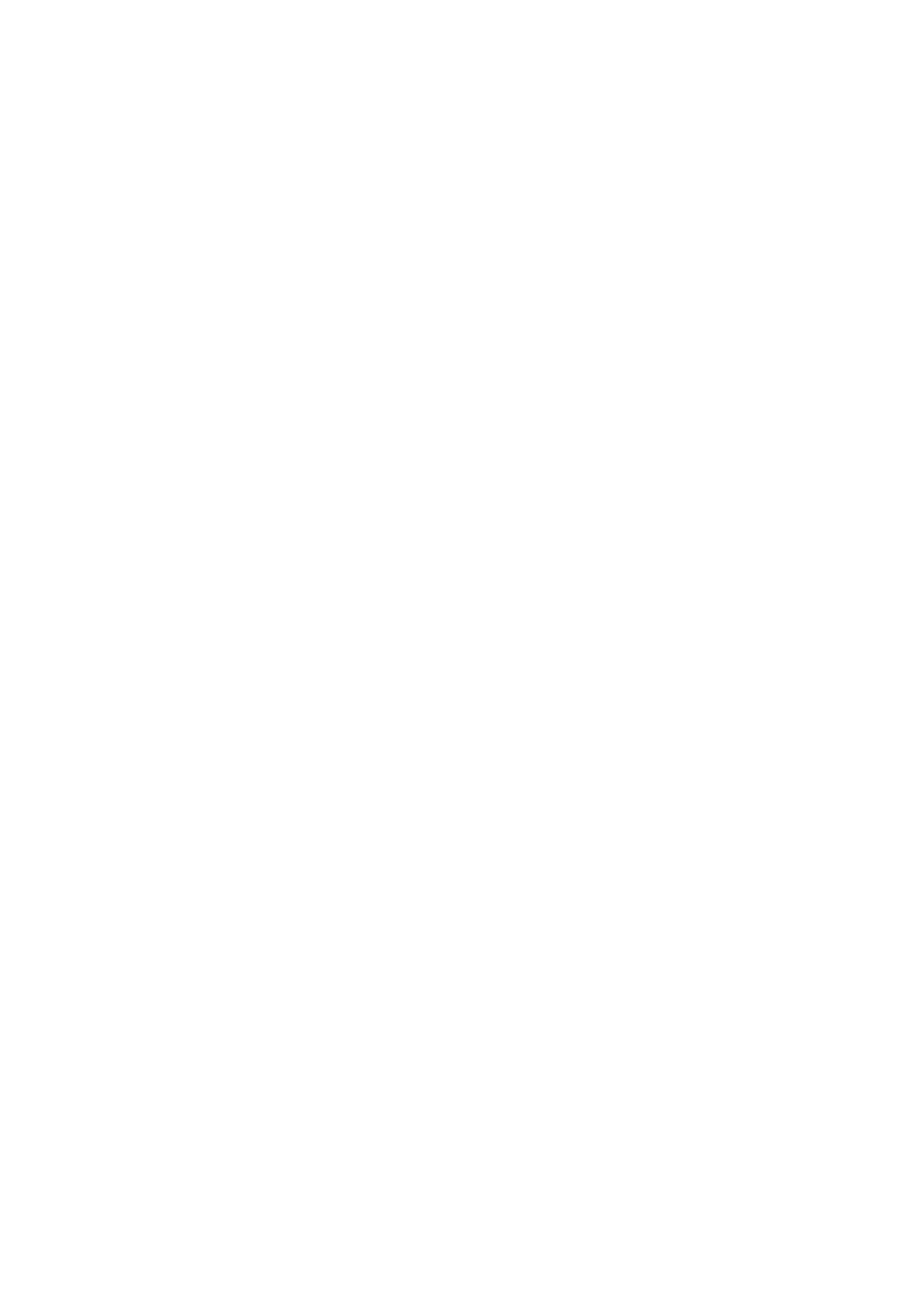### <span id="page-4-0"></span>**8 REPORTS**

#### **SAXTON FIELD VISION AND OBJECTIVES AND RESERVE MANAGEMENT PLAN REVIEW**

**Decision Required**

**Item 8.1**

| <b>Report To:</b>          | <b>Saxton Field Committee</b>                |
|----------------------------|----------------------------------------------|
| <b>Meeting Date:</b>       | 22 May 2019                                  |
| <b>Report Author:</b>      | Susan Edwards, Community Development Manager |
| Report Number: RSFC19-05-1 |                                              |

#### **1 Summary**

- 1.1 Staff have held two workshops with Committee members to discuss your proposed vision and objectives for Saxton Field. The purpose of the workshops were to provide some overarching context for preparing the Saxton Field marketing strategy and for the initial public consultation for reviewing the Saxton Field Reserve Management Plan (SFRMP). The outcomes from the workshops are contained in Attachment 1. Staff are seeking the Committee's approval of the workshop outcomes or an indication of any amendments that you would like made to the document prior to approving it.
- 1.2 The current SFRMP is due for review, having been adopted by both Councils in 2008. This report outlines the process and proposed timeline for reviewing the SFRMP. As discussed at the 17 April workshop, staff are planning to engage a local specialist reserves planning consultant to undertake the review. The consultant should complete the review by the end of the 2020 calendar year.
- 1.3 Staff recommend that the Committee approves the vision and objective statements contained in Attachment 1 to this report (including any minor amendments made at the meeting).

#### **2 Draft Resolution**

**That the Saxton Field Committee:**

- **1. receives the Saxton Field Vision and Objectives and Reserve Management Plan Review report RSFC19-05-1 ; and**
- **2. approves the vision and objective statements for Saxton Field contained in Attachment 1 to report RSFC19-05-01 to provide an overarching context for the marketing strategy and to inform the public consultation on the intention to review the Saxton Field Reserve Management Plan (SFRMP); and**
- **3. notes the process for reviewing the SFRMP contained in the report and that the review should be completed by the end of the 2020 calendar year.**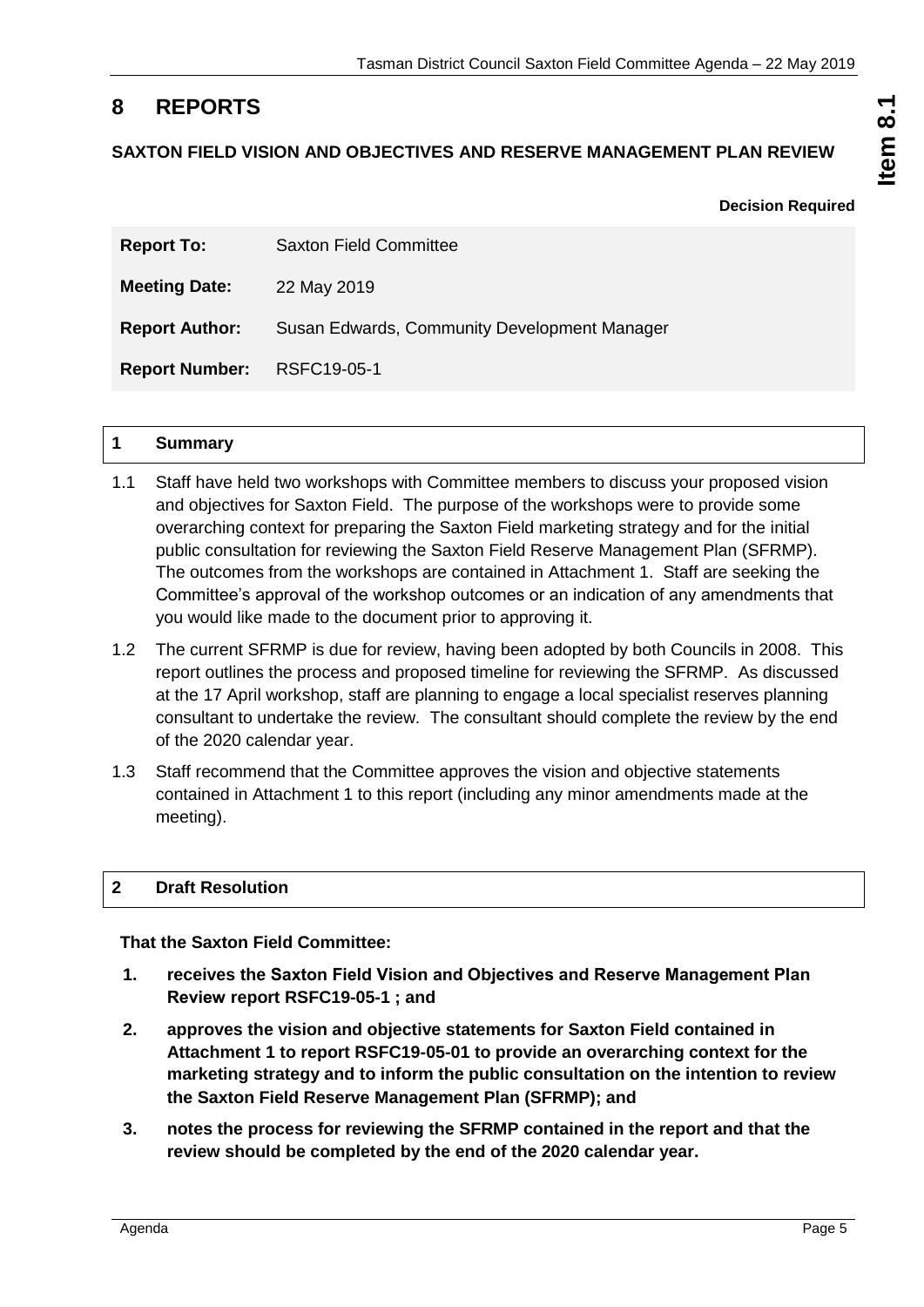#### **3 Purpose of the Report**

- 3.1 The purposes of this report are to:
	- 3.1.1 seek the Committee's agreement to the vision and objective statements for Saxton Field contained in Attachment 1. These statements will provide an overarching context for the marketing strategy and to inform the public consultation on the intention to review the Saxton Field Reserve Management Plan (SFRMP); and
	- 3.1.2 advise the Committee of the proposed process and timeline for reviewing the SFRMP.

#### **4 Background and Discussion**

- 4.1 The Committee asked Nelson City Council's Venue Marketing Officer to commence work on a marketing strategy for Saxton Field (please refer to the separate report on this agenda). In order to provide some overarching context for that work, staff have held two workshops with Committee members to discuss your proposed vision and objectives for Saxton Field. The outcomes from the workshops are contained in Attachment 1. Staff are seeking the Committee's approval of the workshop outcomes or an indication of any amendments that you would like made to the document prior to approving it.
- 4.2 Both Councils adopted the current SFRMP in 2008. It is now due for review. Staff are also proposing that the workshop outcomes contained in Attachment 1 will feed into the review of the SFRMP.
- 4.3 The Reserves Act 1977 outlines the process for preparing and reviewing reserve management plans (RMPs). In summary, that process is:
	- 4.3.1 give public notice of the intention to prepare/review a RMP, inviting public comments and suggestions on the proposed plan over a two month period; and
	- 4.3.2 prepare a draft RMP giving full consideration to any comments and suggestions received in 4.3.1 above; and
	- 4.3.3 give public notice of the draft RMP calling for public objections or suggestions on the draft over a period of two months; and
	- 4.3.4 hold a hearing to hear from submitters wishing to present their submissions and then deliberate on all the submissions received; and
	- 4.3.5 finalise the RMP.
- 4.4 Staff are proposing that the Councils will consult the public on the workshop outcomes as part of the public consultation on the intention to review the SFRMP.
- 4.5 The likely timing for commencing initial consultation for the SFRMP review is about October 2019. As discussed with the Committee at the 17 April 2019 workshop, staff are planning to engage a local specialist reserves planning consultant to undertake the work, due to high staff workloads within both Councils.
- 4.6 The intention is that the consultant will complete the review by the end of the 2020 calendar year. Staff from both Councils will provide input into and an overview of the consultants work.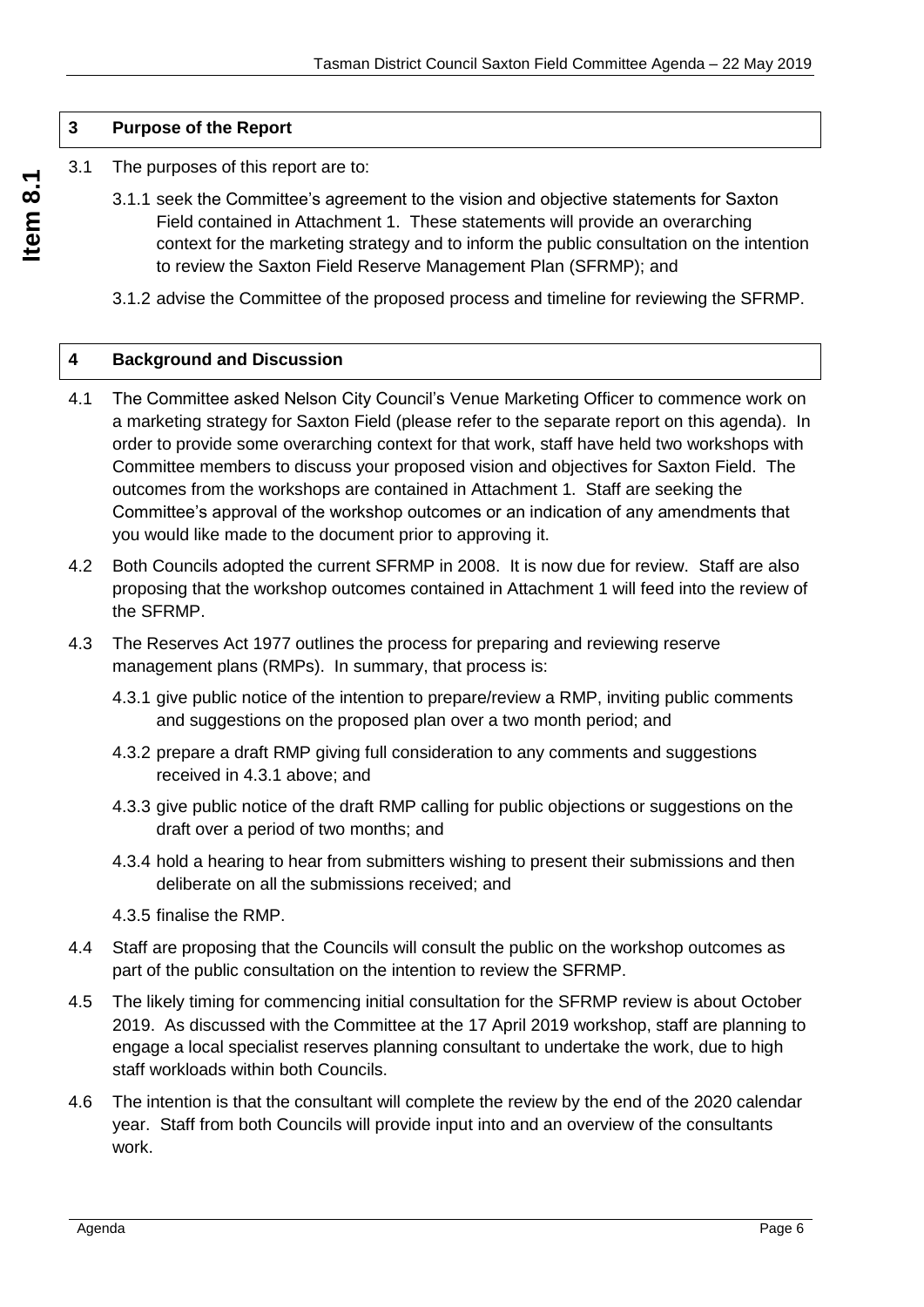#### **5 Options**

5.1 The Committee has the options of either approving the proposed vision and objective statements in Attachment 1 as an overarching framework for the marketing strategy and for use in the initial public consultation on the SFRMP or asking for the wording to be reviewed.

| <b>Option:</b>                                                                                                                | <b>Advantages and Disadvantages of the option:</b>                                                                                                                                                                                                                                                                                           |
|-------------------------------------------------------------------------------------------------------------------------------|----------------------------------------------------------------------------------------------------------------------------------------------------------------------------------------------------------------------------------------------------------------------------------------------------------------------------------------------|
| Approve the vision and objective<br>statements contained in<br>Attachment 1 to this report<br>(including any minor amendments | Approving the vision and objective statements will<br>provide an overarching framework for work on the<br>Saxton Field marketing strategy and for the review<br>of the SFRMP.                                                                                                                                                                |
| made at the meeting) - staff<br>recommend this option.                                                                        | If the Committee consults on the statements early in<br>the SFRMP process, it (and the Councils) will get<br>an indication of whether the proposed direction for<br>Saxton Field is in line with public opinion. The<br>earlier in the process that this happens, the more<br>likely it is that the SFRMP will be accepted by the<br>public. |
|                                                                                                                               | The Committee has the ability to make minor<br>amendments to Attachment 1 prior to adopting it for<br>use in the SFRMP public consultation and as a<br>basis for the marketing strategy.                                                                                                                                                     |
|                                                                                                                               | The Committee should not adopt Attachment 1 if it<br>considers that staff need to undertake further<br>substantial reworking of the vision and objective<br>statements.                                                                                                                                                                      |
| Decide not to approve the vision<br>and objective statements<br>contained in Attachment 1.                                    | The advantage of this option is that it would enable<br>the public to come up with vision and objective<br>statements for the SFRMP not having been<br>influenced by the Committee's thinking. It is,<br>however, often easier for people to comment on<br>something, rather than to try to start from scratch.                              |
|                                                                                                                               | Without an overarching framework within which to<br>work, it will be difficult for staff to progress work on<br>the marketing strategy.                                                                                                                                                                                                      |
|                                                                                                                               | If the Committee considers that staff need to<br>undertake further work on the statements in<br>Attachment 1 prior to approving them, then it should<br>adopt this option.                                                                                                                                                                   |

#### **6 Strategy and Risks**

6.1 I consider that there is a low risk associated with approving the vision and objective statements for Saxton Field, as a basis for the marketing strategy and for discussion through the public consultation process on the intention to review the SFRMP. There is a risk that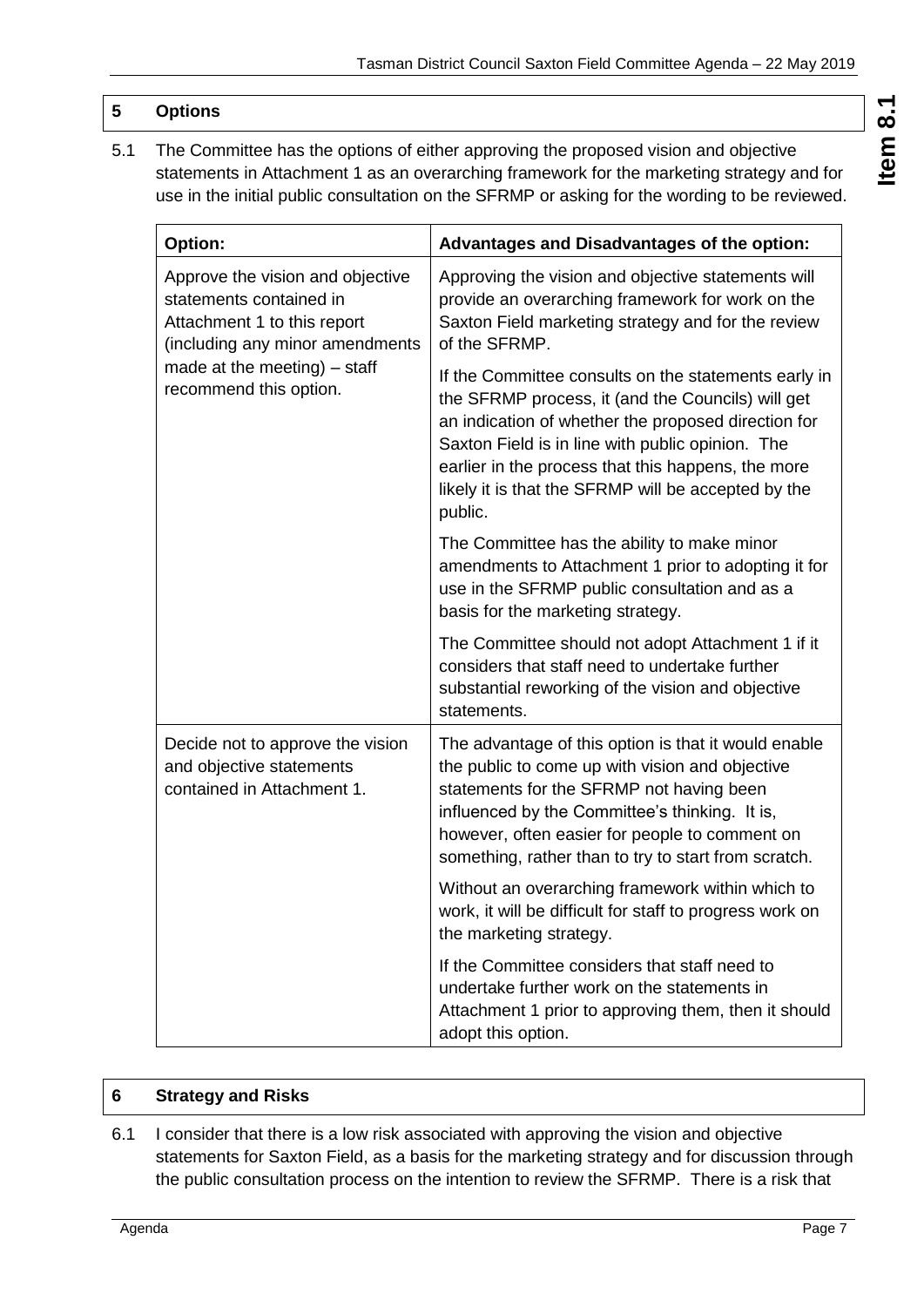some members of the public will disagree with the new vision and objective statements. The public will, however, have the opportunity to express their views through the public consultation process and the Committee will have the opportunity to amend the statements following the consultation process.

#### **7 Policy / Legal Requirements / Plan**

- 7.1 I have outlined a summary of the Reserves Act 1977 process for reviewing the SFRMP in the background section of this report.
- 7.2 There are no other planning, policy or legal requirements for the Committee to consider in relation to the decisions sought through this report.

#### **8 Consideration of Financial or Budgetary Implications**

8.1 Nelson City Council does not currently have funding for the SFRMP work in its Annual Plan 2019/2020. The intention is to split the work over two financial years to enable Nelson City Council to consider funding its half share of the costs in the 2020/2021 financial year. Tasman District Council will fund the first half of the work during the 2019/2020 financial year.

#### **9 Significance and Engagement**

9.1 Overall, I consider that the level of significance associated with the decisions sought in this report is low. My advice is that the Committee can make these decisions without undertaking any community engagement. The reason for asking the Committee to approve the vision and objective statements for Saxton Field, is to enable them to be publicly consulted on through the SFRMP process and to provide an overarching framework for preparing the marketing strategy.

| <b>Issue</b>                                                                                                                    | Level of<br><b>Significance</b> | <b>Explanation of Assessment</b>                                                                                                                                                                                                         |
|---------------------------------------------------------------------------------------------------------------------------------|---------------------------------|------------------------------------------------------------------------------------------------------------------------------------------------------------------------------------------------------------------------------------------|
| Is there a high level of public<br>interest, or is decision likely to<br>be controversial?                                      | Low                             | There is unlikely to be much public<br>interest in the decision before the<br>Committee today, particularly given that<br>the vision and objectives for Saxton Field<br>will be subject to consultation as part of<br>the SFRMP process. |
| Is there a significant impact<br>arising from duration of the<br>effects from the decision?                                     | Low                             | The Committee can change the vision and<br>objective statements for Saxton Field<br>through the SFRMP process.                                                                                                                           |
| Does the decision relate to a<br>strategic asset? (refer<br>Significance and Engagement<br>Policy for list of strategic assets) | No.                             | Saxton Field is not listed as a Strategic<br>Asset in either Councils Significance and<br><b>Engagement Policy.</b>                                                                                                                      |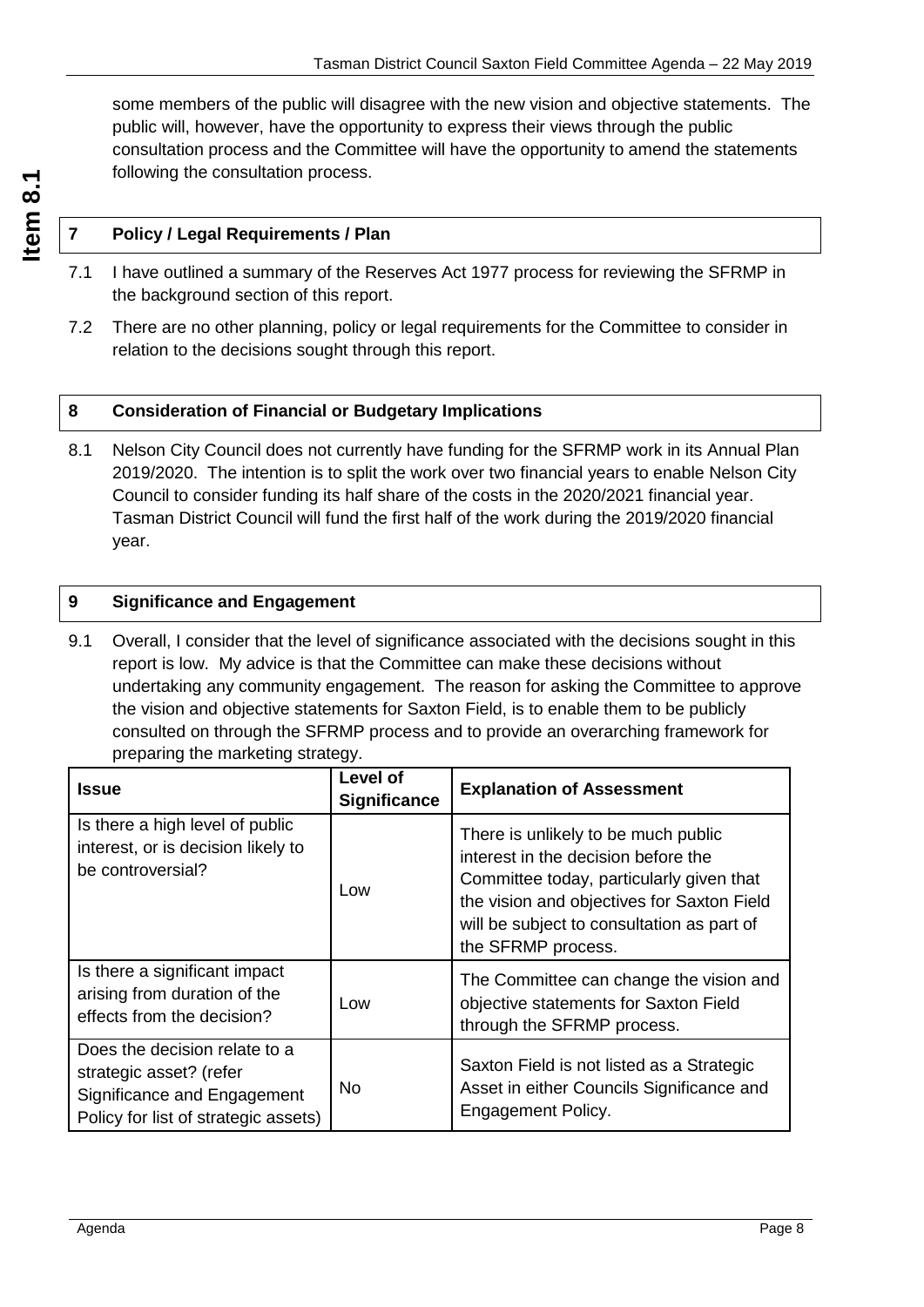| Does the decision create a<br>substantial change in the level<br>of service provided by Council?                                                                   | <b>No</b> |  |
|--------------------------------------------------------------------------------------------------------------------------------------------------------------------|-----------|--|
| Does the proposal or decision<br>substantially affect debt, rates<br>or Council finances in any one<br>year or more of the LTP?                                    | No.       |  |
| Does the decision involve the<br>sale of a substantial<br>proportion or controlling interest<br>in a CCO or CCTO?                                                  | No.       |  |
| Does the proposal or decision<br>involve entry into a private<br>sector partnership or contract to<br>carry out the deliver on any<br>Council group of activities? | No.       |  |
| Does the proposal or decision<br>involve Council exiting from or<br>entering into a group of<br>activities?                                                        | No        |  |

#### **10 Conclusion**

10.1 The Committee has held two workshops to prepare the vision and objective statements contained in Attachment 1. The purpose of doing this work was to provide an overarching framework for preparation of the marketing strategy and for the review of the SFRMP. Staff recommend that the Committee adopts (including any minor amendments) the vision and objective statements in Attachment 1.

#### **11 Next Steps / Timeline**

11.1 If the Committee approves the vision and objective statements in Attachment 1, staff will use them as an overarching framework for preparing the Saxton Field marketing strategy over the coming months. The statements will also be used as part of the public consultation process for the review of the SFRMP starting about October 2019. The SFRMP review is due for completion by the end of the 2020 calendar year.

#### **12 Attachments**

1. $\sqrt{0}$  Outcomes from Saxton Field Workshop [11](#page-10-0)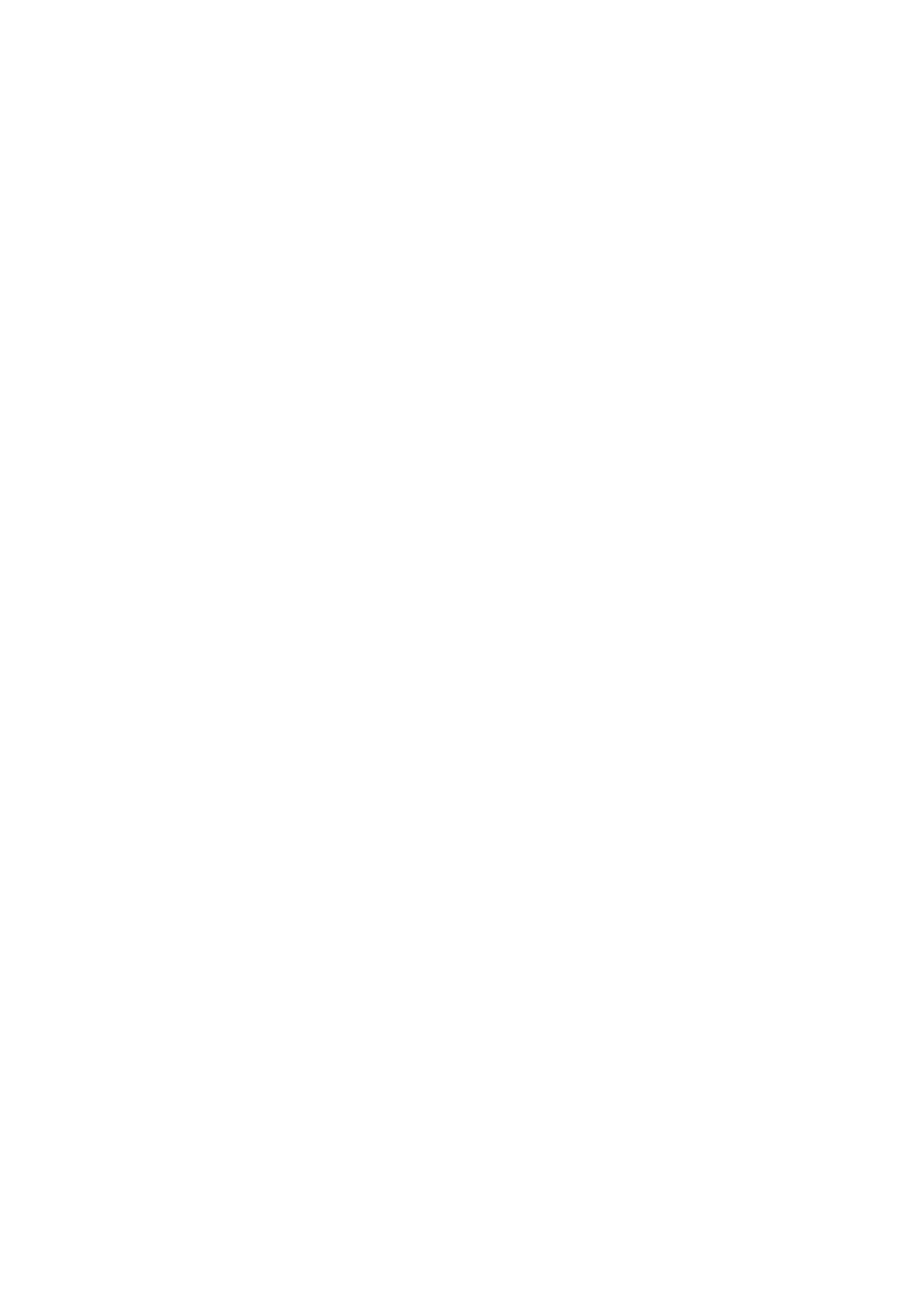<span id="page-10-0"></span>



## **SAXTON FIELD WORKSHOP ANALYSIS**

#### **Vision:**

- 1. The primary purpose of the Saxton Field complex is a high quality venue which caters for regional sport and recreation activities based on a collaborative sports clustering model.
- 2. It also has a key role in providing an attractive aesthetic area for the regional community with open space and trees, which can be used for informal recreation and provides for spectators to watch activities.
- 3. Saxton Field provides for ancillary activities, including high level (national and international) sporting activities and events.

#### **Benefits:**

- 1. Health, social and wellbeing benefits are received for the regional community, through active and passive participation in sports and recreational activities, and creating community engagement and social connectedness.
- 2. Flagship facility for regional sport, recreation and cultural events which showcases the region and which the community can be proud of.
- 3. Economic benefits are received from the activities occurring at Saxton Field, through attracting tourists and visitors to our region to be engaged in sport and recreation activities happening at the complex and to attend events held at the complex.
- 4. Saxton Field provides environmental protection, open space and aesthetic benefits.
- 5. Saxton Field is where the regional community comes together to participate and recreate.

#### **Objectives:**

#### **A. Sport and Recreation**

- 1. Saxton Field is a based on a collaborative sports clustering model and provides the opportunity for the regional community to learn and participate in a range of formal and informal sport and recreation activities, across a range of levels, cultures and ages, in a high quality regional sport and recreation complex.
- 2. Saxton Field provides the opportunity to contribute to social connectedness and to enhance community health and wellbeing through participation in sport and recreational activities.
- 3. Facilities are cost effective and affordable to a wide range of users.
- 4. Saxton Field provides facilities where people can learn to play sporting and recreational activities and other life skills (e.g. learning to ride a bicycle, motorcycle training).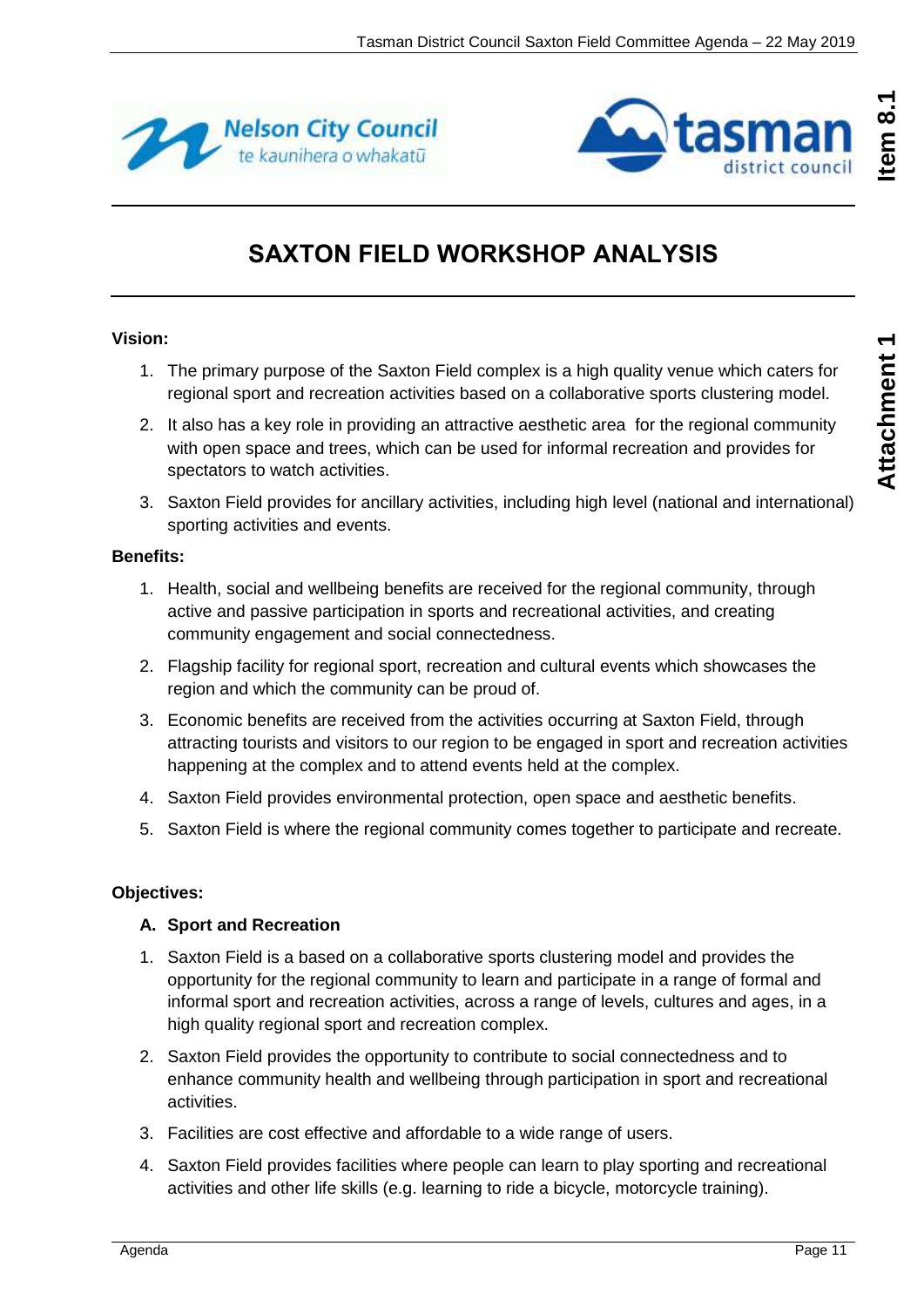- 5. Saxton Field provides facilities for supporters of participants to view activities.
- 6. Saxton Field provides the opportunity to attract high calibre coaches to the region due to the high quality of its facilities.
- 7. Saxton Field facilities are flexible and can adapt to changing sport and recreation trends.
- 8. Saxton Field enables a range of ancillary code-driven tournaments to be held in the region (e.g. school events, masters games, national and international sport and recreation events) which provide economic benefits to the region and the events can encourage increased regional participation in sport and recreation.

#### **B. Environmental/Landscape/Open Space**

- 1. Saxton Field provides an attractive setting for participating in sport and recreational activities.
- 2. Open space is retained for environmental and aesthetic enhancement, and to provide amenity areas for informal recreational activities like walking, running, cycling and playing casual recreational activities.
- 3. Planting enhances biodiversity and the activities and values of the complex, through native plantings along streams and in wetlands, and shade trees associated with recreational activities.
- 4. Facilities and plantings are designed in a safe manner, using CPTED (Crime Prevention Through Environmental Design) principles and can provide for multiple purposes (e.g. assisting with stormwater detention).
- 5. Saxton Field provides a venue for environmental education activities to occur.
- 6. Saxton Field show cases the attractiveness of the region during national and international events.

#### **C. Economic Development and Events**

- 1. Saxton Field enables events to occur which promote the Nelson/Tasman region.
- 2. Saxton Field contributes to the regional economy by catering for a range of sub-national, national and international sporting and recreational events, where these are compatible with the primary purpose of the complex as a regional sporting and recreation venue.
- 3. Saxton Field provides the opportunity for other community activities (like music events and festivals, circuses, technical displays, hot air ballooning) in order to contribute to the regional economy and provide community activities, where these are compatible with the primary purpose of the complex as a regional sporting and recreation venue.
- 4. Commercial activities ancillary to other activities or events at the complex are provided for (like food and drink vendors, product displays, event-related camping), where these are compatible with the primary purpose of the complex as a regional sporting and recreation venue.

#### **D. Culture and Heritage**

1. Saxton Field provides the opportunity for a range of cultural and heritage events (like Opera in the Park, Kapa Haka, history and heritage activities) to be held where these are compatible with the primary purpose of the complex as a regional sporting and recreation venue.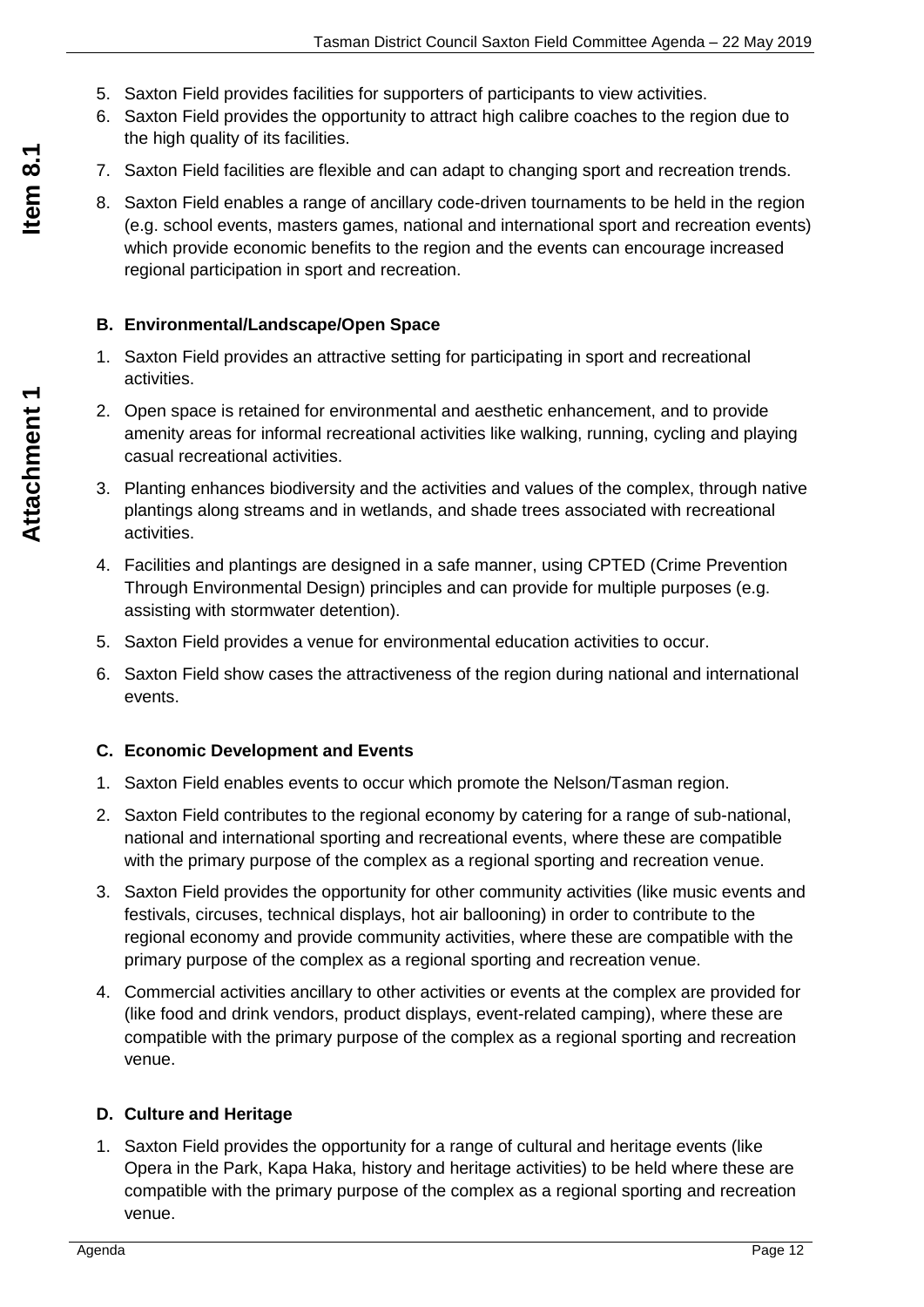Item 8.1

- 2. The Councils will look for opportunities for iwi engagement and participation in Saxton Field activities (e.g. review of the Saxton Field Reserve Management Plan).
- 3. Saxton Field provides the opportunity for a range of ethnic groups within the Nelson/Tasman region to undertake cultural activities and for new migrants to the region to become engaged in sport and recreation activities.
- 4. The cultural and heritage history of the area containing and surrounding Saxton Field is interpreted to the community at the complex.
- 5. Saxton Field provides the opportunity for sculptures and other works of art to be displayed either permanently or temporarily.

#### **E. Community Objectives**

- 1. Saxton Field is a high profile complex which the Nelson/Tasman community can be proud of.
- 2. Saxton Field provides facilities which are available for use during civil defence and emergency management events, for example as a welfare centre.
- 3. Saxton Field enhances residents and visitors lives by providing a venue for activities which are fun and enjoyable.
- 4. Saxton Field facilities are flexible to use (e.g. can accommodate arts events, festivals, community events) and is easy to access, book and use.
- 5. Saxton Field illustrates the collaborative nature of Nelson City Council and Tasman District Council working together and with the community.

#### **SWOT Analysis:**

#### **Strengths analysis**

- **Location**
- Wide range of activities in one place
- Regional sports, rather than local
- Has wider regional use e.g. Marlborough
- Opportunity for national tournaments
- Quality of the facilities
- Transport and road access
- Parents have a one stop shop to bring their kids to
- The scale and size of the complex is bigger than is provided in most provincial centres
- The mix/range of sports cater for broad range of sport and recreational activities

#### **Weakness**

- Booking "system"
- Lack of marketing and info and promotion
- Some groups pushing self interests
- Lack of criteria to prioritise requests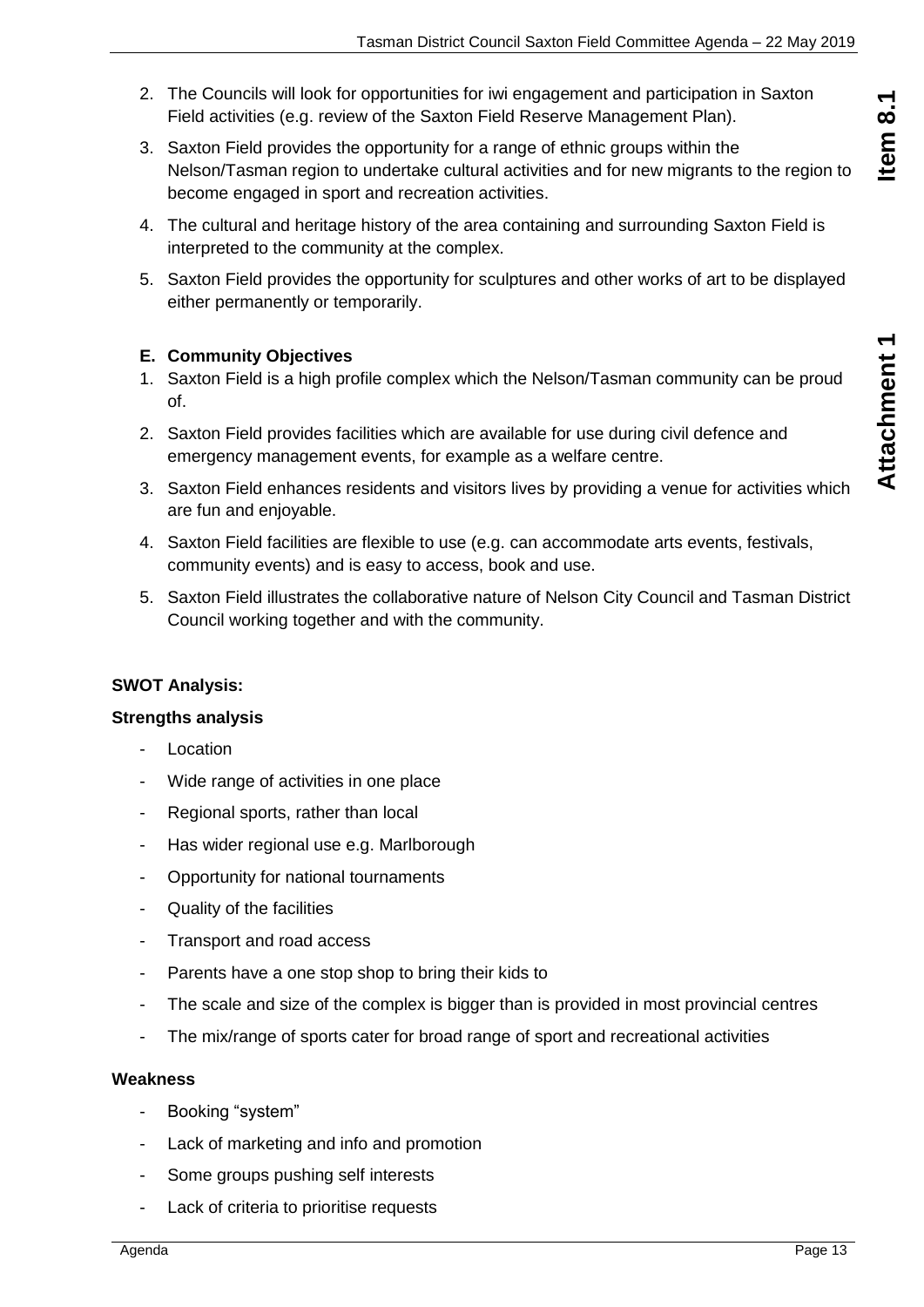- Out dated RMP
- Lack of specific policies e.g. signage, naming rights
- Public don't understand the asset and its purpose
- Lack of understanding of wider community benefits
- Having everything in one place and if damaged in national disaster
- Public transport and road access (internal and external) and having the capacity to cope with growth
- Lack of carparking for events
- Some underutilisation
- Two councils have different funding policies
- Way finding signage
- Lack of toilets.

#### **Opportunities**

- Underdeveloped sites
- Still got space to expand
- New people moving into area
- Passive recreational opportunities
- Get more people cycling/walking to park

#### **Threats**

- Natural disasters
- Stormwater issues
- Reverse sensitivity from nearby new housing development
- Changes in sport and recreation trends leading to memberships of codes dropping or increases and associated changes in demand for the facilities at Saxton Field
- Competition from other facilities both within the Nelson/Tasman region and outside the region
- Rivalry and lack of collaboration and sharing between codes
- Damage from mis-use or vandalism
- Poor performance of assets and failure to renew assets leading to reputational damage
- National codes changing their demand for use of our facilities
- Risk to the reputation of the Saxton Field complex if international/national events are not well managed or lose popularity
- Changing funding levels by the Councils and other funding agencies.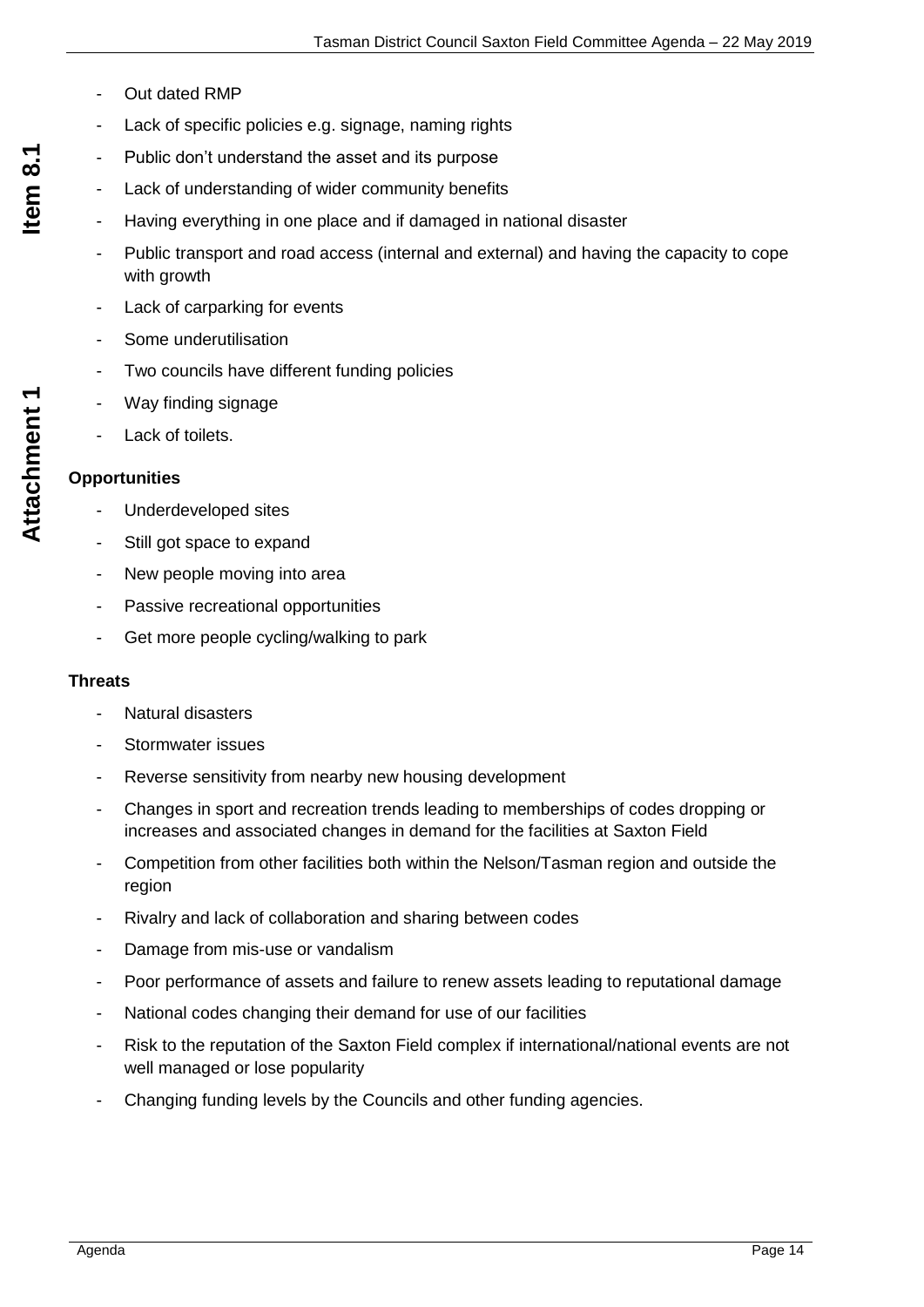#### <span id="page-14-0"></span>**8.2 RECOMMENDED NEXT STEPS FOR DEVELOPING A MARKETING PLAN FOR SAXTON FIELD**

**Decision Required**

| <b>Report To:</b>          | <b>Saxton Field Committee</b>                                  |
|----------------------------|----------------------------------------------------------------|
| <b>Meeting Date:</b>       | 22 May 2019                                                    |
|                            | <b>Report Author:</b> Lynette Haack, Events and Venues Adviser |
| Report Number: RSFC19-05-2 |                                                                |

#### **1 Summary**

- 1.1 The purpose of this report is for the Committee to decide on the next steps for the development of a marketing plan for Saxton Field.
- 1.2 Once the Committee has discussed the workshop notes and direction for the marketing plan, staff propose that (1) a workshop should be held with the resident codes and Sport Tasman based on the notes of the latest workshop first. The Saxton Field Committee would be invited to observe. Then (2) conduct a further workshop with the Saxton Field Committee and facility management to refine strategic thinking in response and decide next steps.

#### **2 Draft Resolution**

**That the Saxton Field Committee:**

- **1 receives the Recommended Next Steps for Developing a Marketing Plan for Saxton Field RSFC19-05-2; and**
- **2 agrees that the next step in the development of the marketing plan is to conduct workshops first with the Saxton Field resident codes and Sport Tasman, and second with the Saxton Field facility managers, based on the priorities noted by the Committee in the workshop on 17 April 2019.**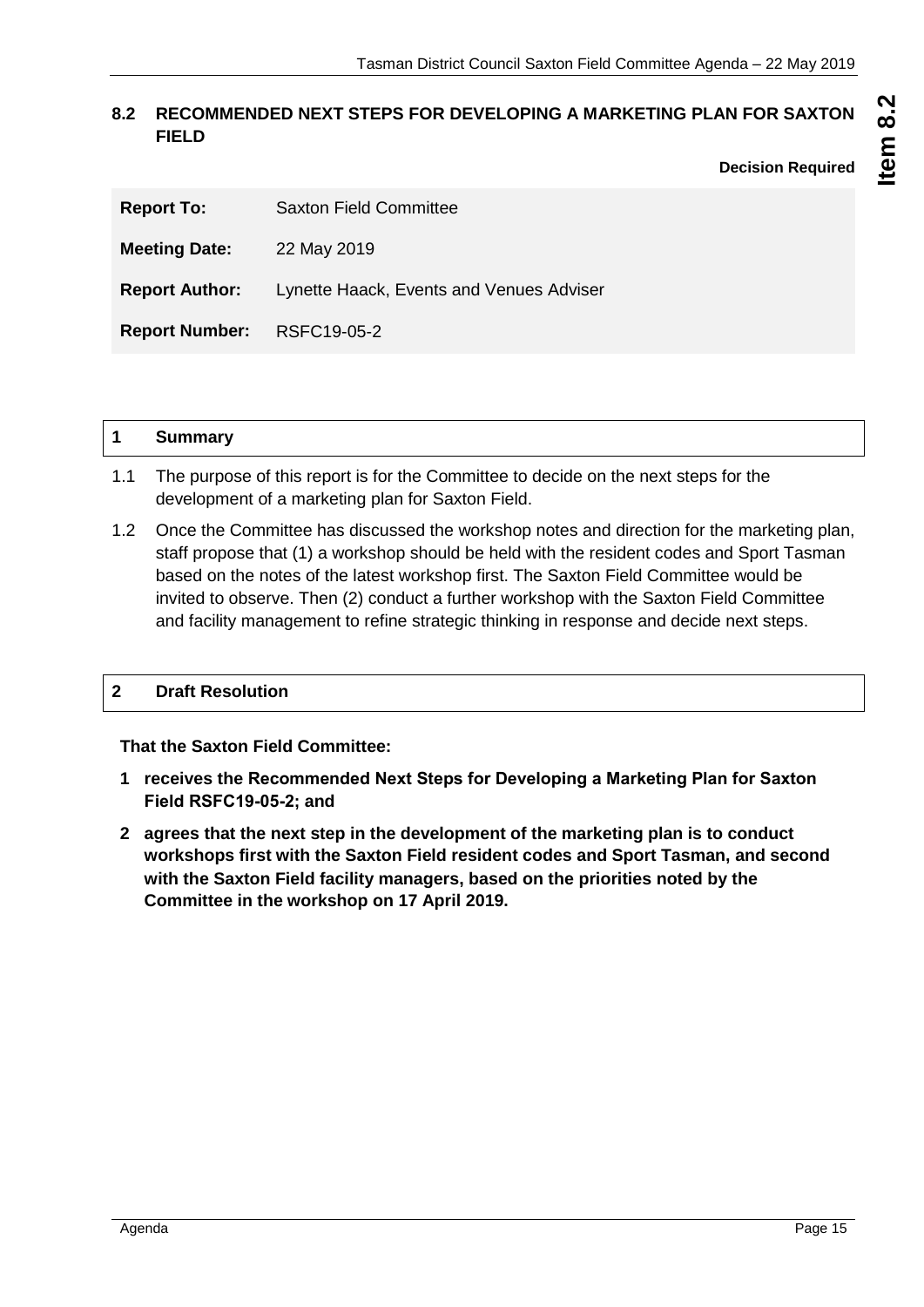#### **3 Purpose of the Report**

3.1 The purpose of this report is for the Committee to decide on the next steps for the development of a marketing plan for Saxton Field.

#### **4 Background**

- 4.1 The Saxton Field Committee Terms of Reference lists promotion and marketing of Saxton Field as a regional venue as an area of responsibility for the Committee.
- 4.2 On Wednesday 14 November 2018, a workshop was undertaken by the Saxton Field Committee to develop guidance for a revised Reserve Management Plan as well as a marketing plan for Saxton Field. The workshop provided a baseline overview of the current position of Saxton Field, and highlighted a number of synergies and challenges in the long term vision of the facility and how it is currently managed.
- 4.3 A second workshop was held on 17 April 2019, where an analysis of the initial workshop notes was refined and confirmed by the Committee for the purposes of the revised Reserve Management Plan. The Committee followed this with a marketing workshop which identified their target market for Saxton Field, and the marketing messages that are the priority for the Committee.
- 4.4 The next step proposed is for the Committee to engage with a wider group, including facility management representatives and key stakeholders. The aim would be to reach agreement on the key target markets and marketing messages for Saxton Field.
- 4.5 Staff therefore recommend that work continues on the development of the marketing plan for Saxton Field, starting with a facilitated workshop for facility management representatives and key stakeholders as the next step. The marketing plan will need to be revised at a later date in order to align with any revisions to the Reserves Management Plan, but as this review may take some time to complete, it would be best to continue progress with the marketing of Saxton Field in the meantime.
- 4.6 It will be important to ensure that any work on a marketing plan for Saxton Field is developed with a mutual understanding between the Saxton Field Committee, facility managers and the resident sporting codes onsite.
- 4.7 Once the Committee has discussed the workshop notes and direction for the marketing plan, staff propose that (1) a workshop should be held with the resident codes and Sport Tasman based on the notes of the latest workshop first. The Saxton Field Committee would be invited to observe. Then (2) conduct a further workshop with the Saxton Field Committee and facility management to refine strategic thinking in response and decide next steps.

#### **5 Discussion**

#### **Target Markets**

5.1 During the workshop on 17 April, the Saxton Field Committee identified a strong group of target markets for the facility. Going forward, this will help to inform decision making around future investments at Saxton Field that will retain and grow these target markets. It can also help to prioritise any future marketing campaigns for Saxton Field.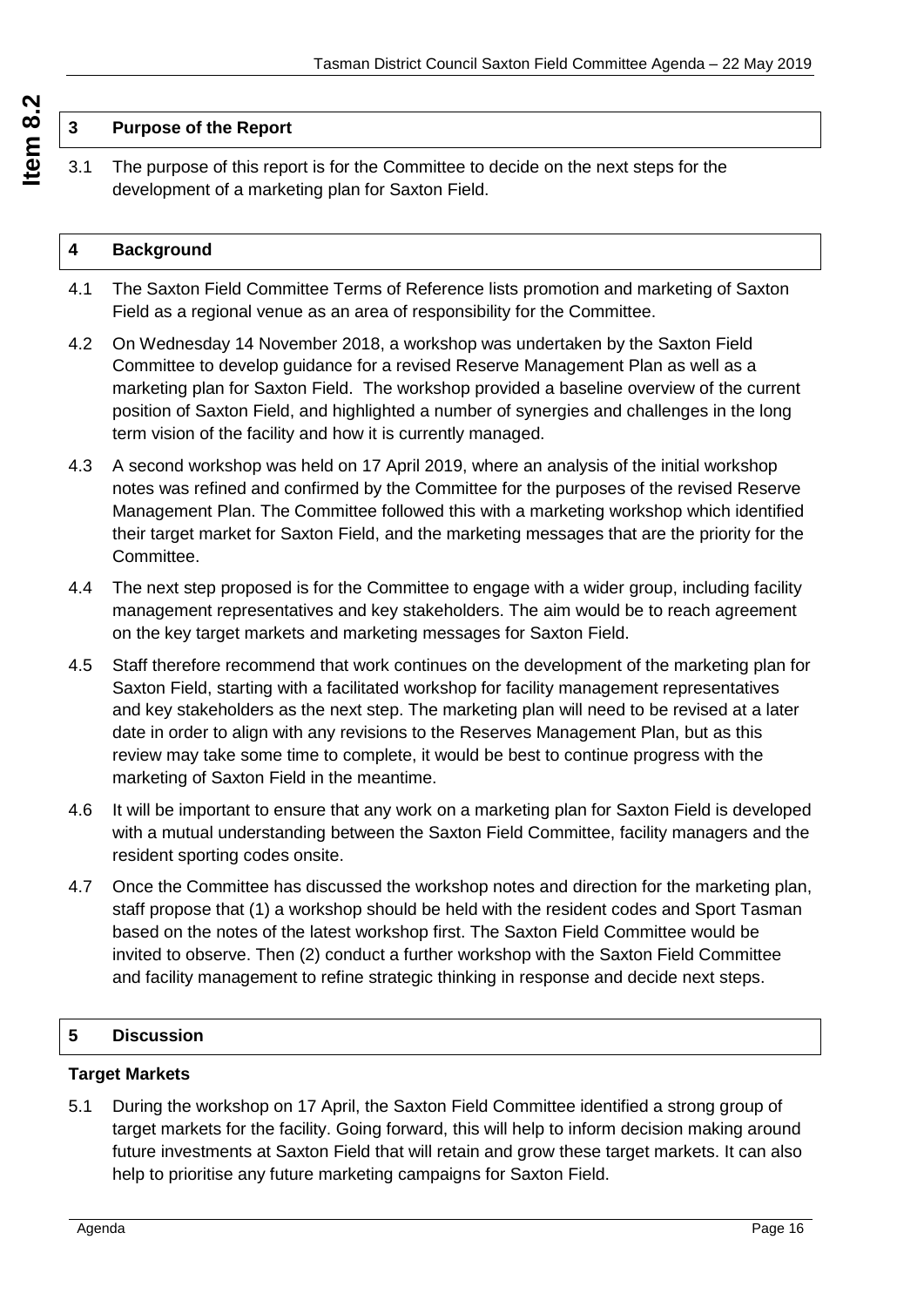- 5.2 The Events and Venues adviser has attached (Attachment 1) the hierarchy of target markets indicated during the workshop. The most important target market group consists of organised and informal sporting participants at a local and regional level, as well as the family, friends and mentors that support them. The term 'visiting' is used which can also extend to national or international sporting participants as a secondary target market. In addition to this, opportunities across all generations in both organised and informal activity, and family focused participation is seen as a vital part of Saxton Field. Using Saxton Field to encourage regional residents to take up a new sport, or return to being active is also seen as a key market.
- 5.3 With a primary focus on local and regional use, a marketing plan would similarly focus on local and regional campaigns and projects. These would manifest onsite in signage and branding, event promotion, sharing of good news stories as well as targeted print and digital campaigns.

#### **Key Messages**

- 5.4 The Saxton Field Committee also identified the key messages that would reflect the desired user experience of Saxton Field. These help to identify areas of future improvement, as well as identifying existing strengths that can be used to market Saxton Field in the immediate future.
- 5.5 The Events and Venues Adviser has grouped these key messages to show synergies in the messages that were contributed.
	- 5.5.1 The terms 'great', 'awesome' and 'love' were used which reflect a strong desire for the local and regional community to be proud of Saxton Field. The Marketing plan could be used to instill and reflect this pride.
	- 5.5.2 'Easy' has been repeatedly used. This can apply to every aspect of Saxton Field, from ease of finding information online, to bookings, navigation to the destination, customer services, payment of fees, wayfinding around the facility, a relaxed environment etc. The marketing plan can be designed to support projects that address the desire for Saxton Field to be an easy place to use.
	- 5.5.3 The concept of Saxton Field having lots going on, providing lots of choice, and reflecting this as synonymous with the region at large demonstrates a desire for Saxton Field to not only provide variety to its users, but also to be a marketing tool itself for the region. Once again, an effective marketing plan can help to raise awareness of how dynamic Saxton Field is, but also help to increase use, and showcase Saxton Field to visitors beyond our region.
	- 5.5.4 Celebrating the uniqueness and long term vision behind Saxton Field is also a key message, and links back to instilling a sense of pride in Saxton Field from the local and regional community, as well as being a source of envy for visitors. Once again, this would manifest through an effective marketing plan online with new webpages, onsite in signage and branding, event promotion, sharing of good news stories as well as targeted print and digital campaigns.
- 5.6 In order to construct an effective marketing plan, it is now important to engage with a wider group of stakeholders, including the resident codes and Sport Tasman, who will be instrumental in contributing to the success of the plan.
- 5.7 An impartial facilitator would workshop with these groups on the target markets and key messages to help inform the Saxton Field Committee and find synergies in our results so far.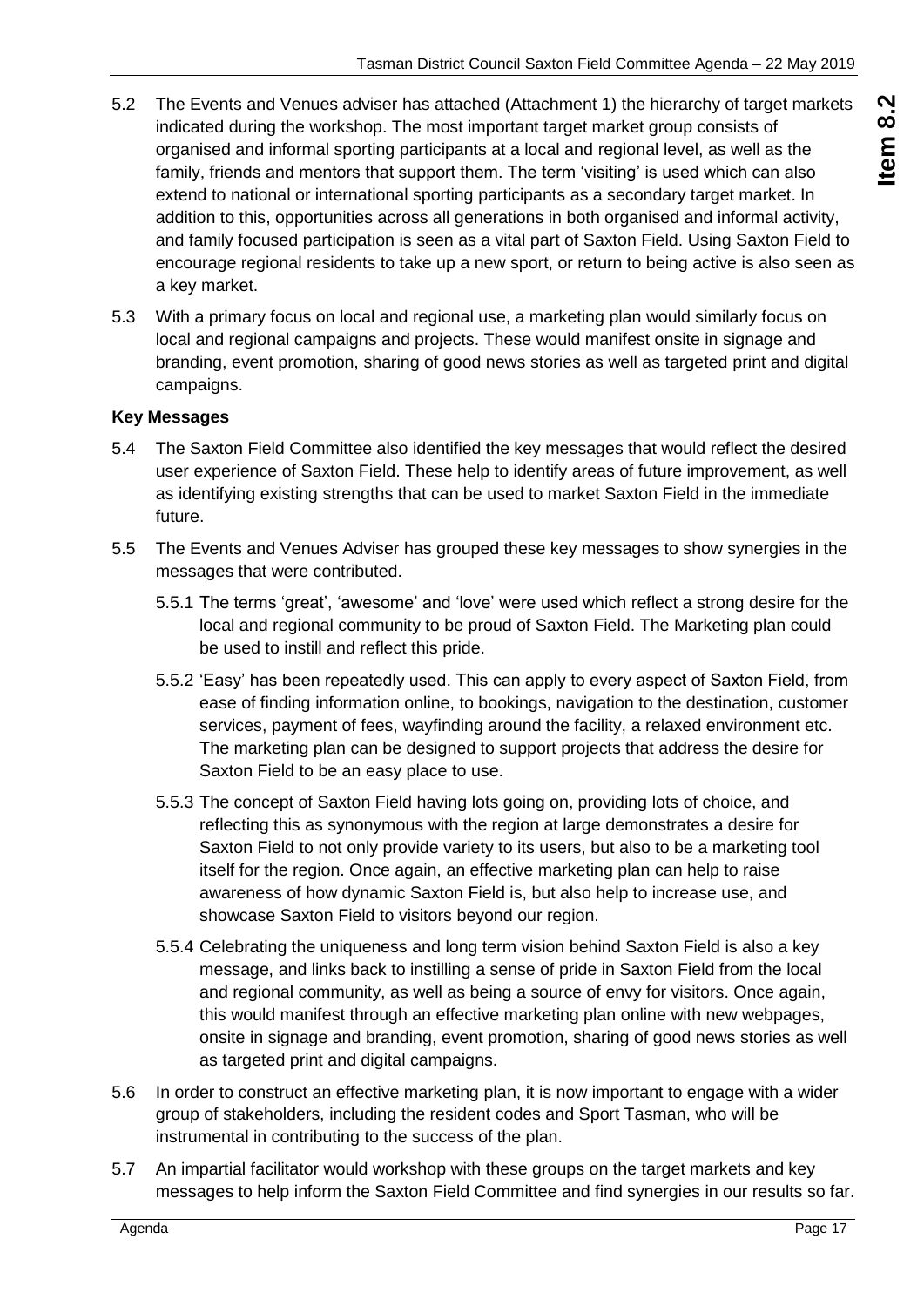The workshop would then identify the existing strengths and barriers for achieving those key messages from our target markets. A priority list will then be drawn up for tools and developments the operational teams and sporting codes would use to promote themselves and their work as part of Saxton Field.

5.8 Once this is complete, the Saxton Field Committee would reconvene in a final workshop to align their priorities with those of the operational staff and sporting codes. From this a Marketing Plan can be drawn up outlining a proposed approach, priority projects, timeframes and resourcing requirements for either three or five years. This will be presented for feedback and approval by the Saxton Field Committee.

#### **6 Conclusion**

- 6.1 The workshops to date with the Saxton Field Committee have provided a strong start in developing a marketing plan for Saxton Field. It is recommended that work proceed by engaging with a wider group of stakeholders, including the resident codes and Sport Tasman. Ideally this could be done using an impartial facilitator.
- 6.2 The resulting information will be used to consolidate the marketing priorities for the Saxton Field Committee in a final workshop, which will inform the development of a three to five year marketing plan.

#### **7 Attachments**

1. $\sqrt{0}$  Notes from Saxton Field Committee Marketing Workshop 17.04.20[19](#page-18-0)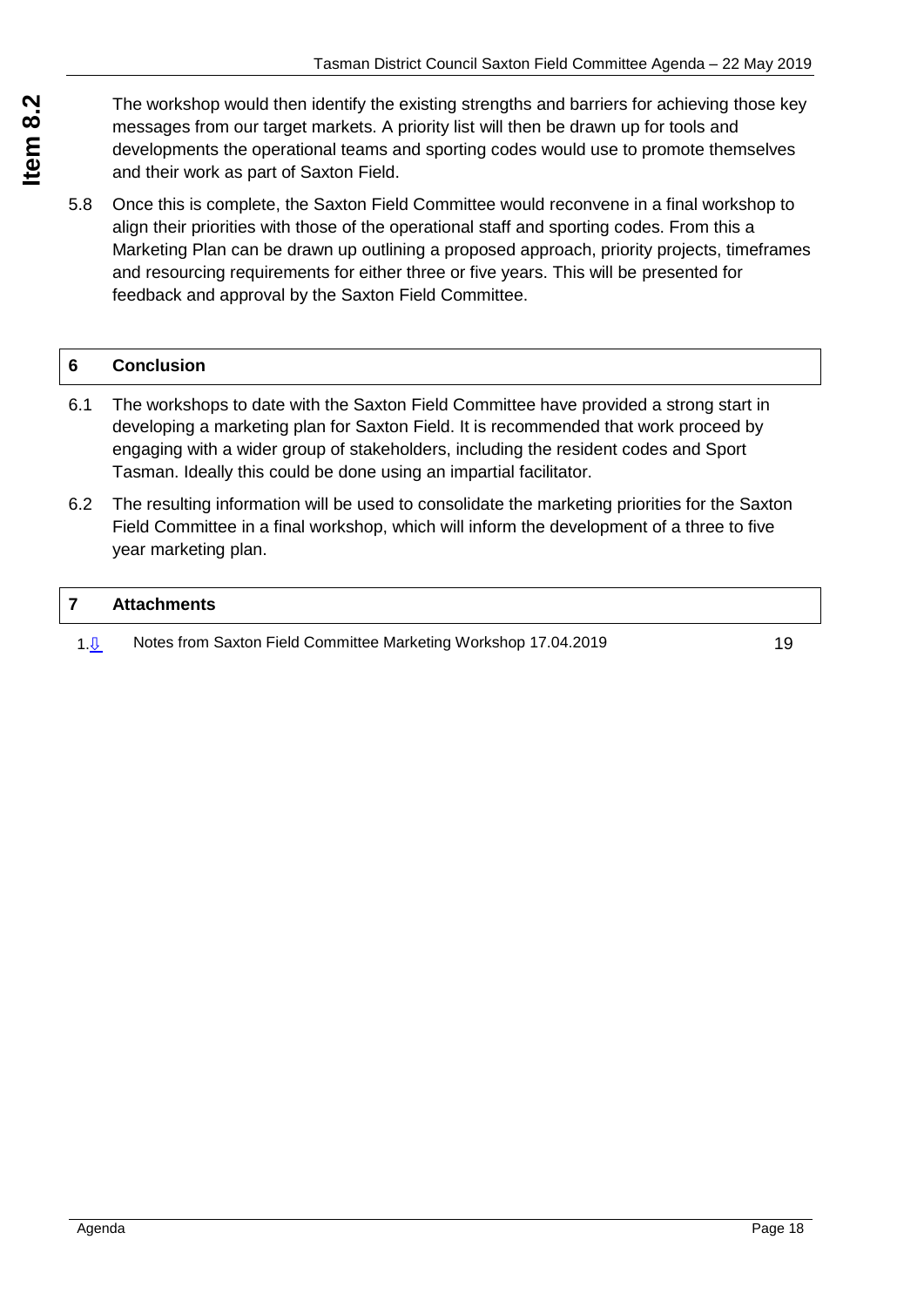<span id="page-18-0"></span>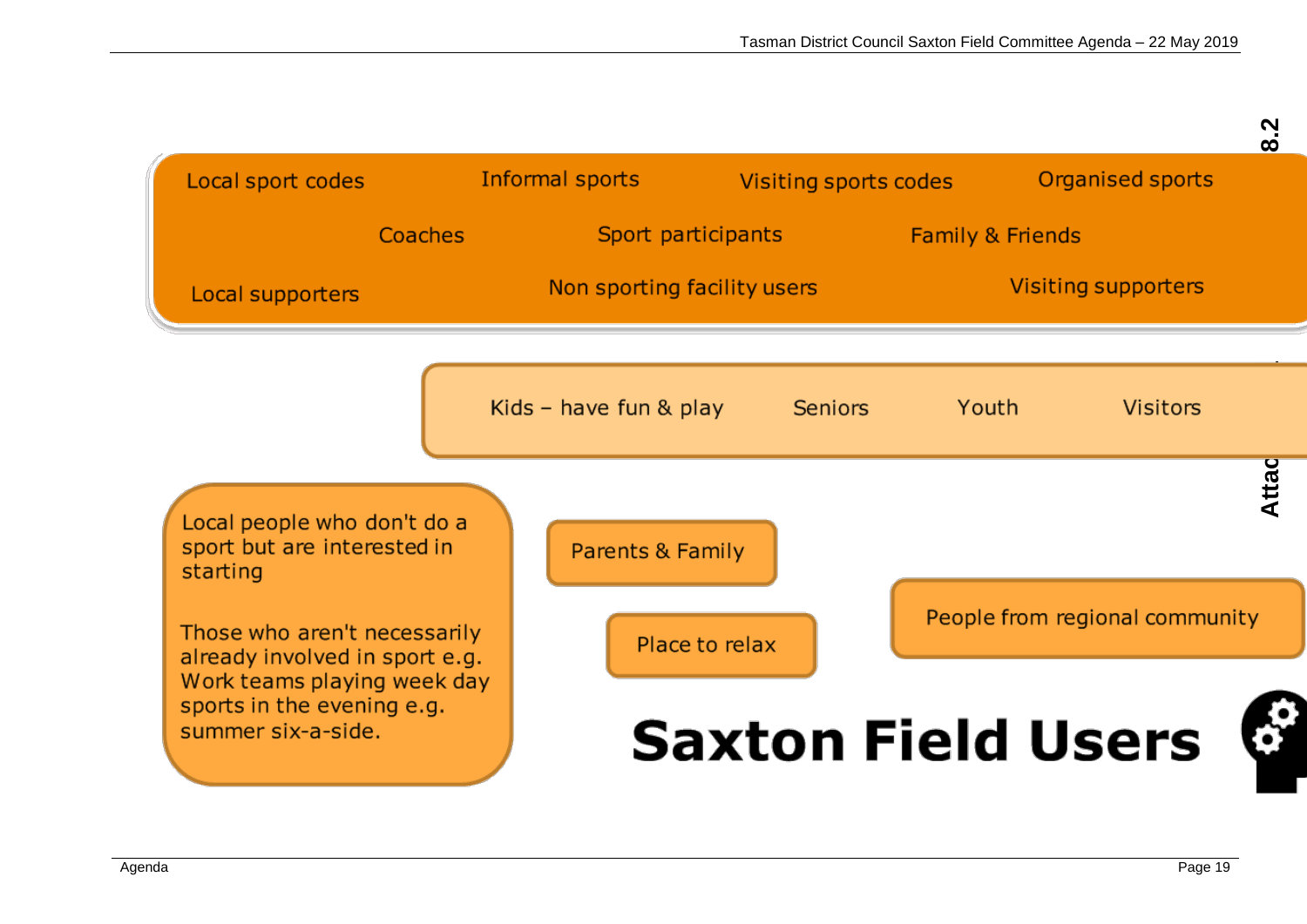

# What do you want your users to say about Saxton Field?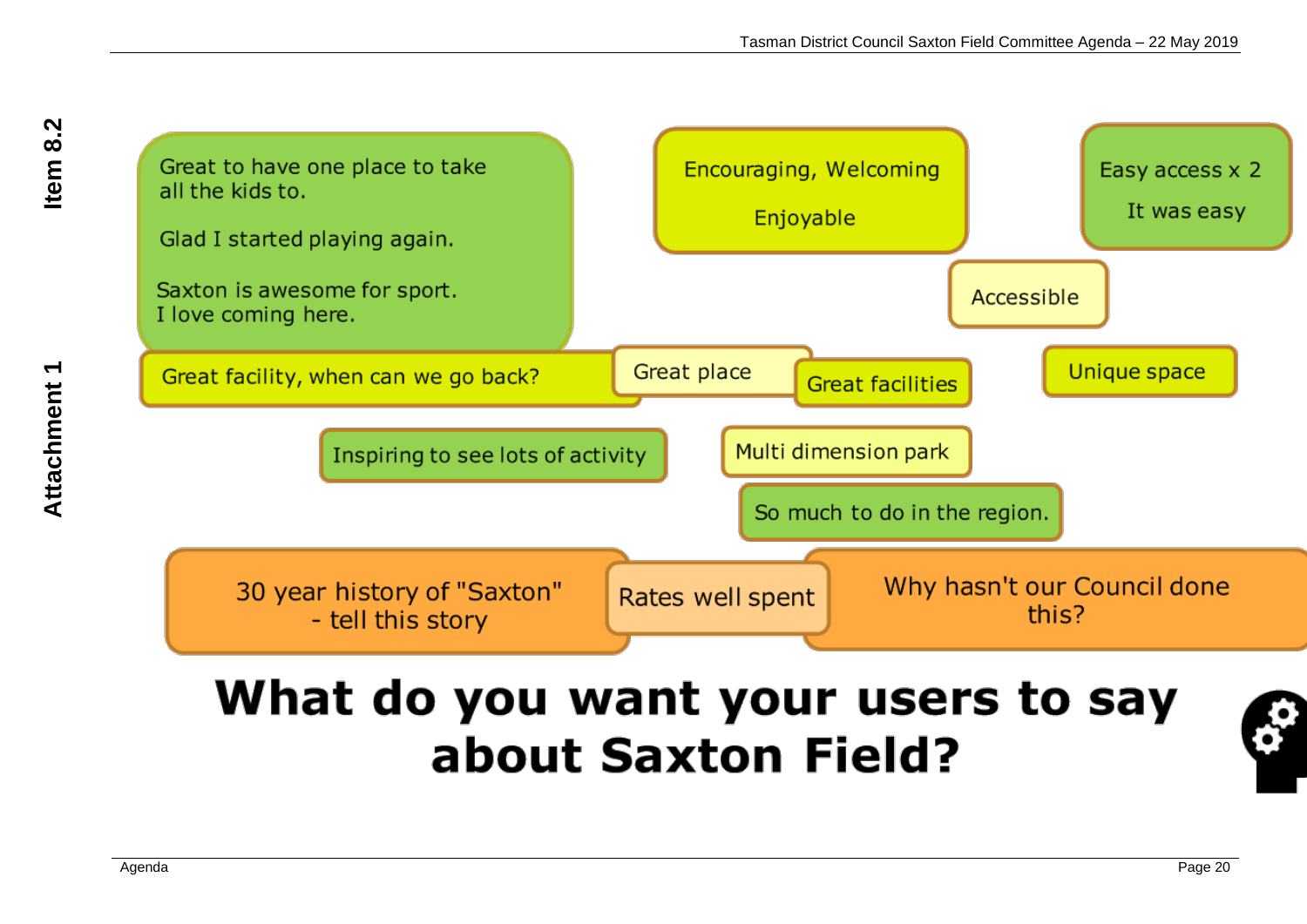#### <span id="page-20-0"></span>**RSFC19-05-3 SAXTON FIELD ACTIVITY REPORT**

**Decision Required**

| <b>Report To:</b>          | <b>Saxton Field Committee</b>                    |
|----------------------------|--------------------------------------------------|
| <b>Meeting Date:</b>       | 22 May 2019                                      |
| <b>Report Author:</b>      | Richard Hollier, Reserves and Facilities Manager |
| Report Number: RSFC19-05-3 |                                                  |

|     | <b>Summary</b> |                                                                              |  |
|-----|----------------|------------------------------------------------------------------------------|--|
| 1.1 |                | This report updates the Committee on the progress on the following projects: |  |
|     | 1.1.1          | the Champion Drive/Saxton Field link road;                                   |  |
|     | 1.1.2          | velodrome lighting;                                                          |  |
|     | 1.1.3          | walkway/cycleway link to Saxton Oval;                                        |  |
|     | 1.1.4          | Daelyn walking/cycling entrance to Saxton Field; and                         |  |
|     |                | 1.1.5 Key Facility Review.                                                   |  |
|     |                |                                                                              |  |

#### **2 Draft Resolution**

**That the Saxton Field Committee receives the Saxton Field Activity Report RSFC19-05-3**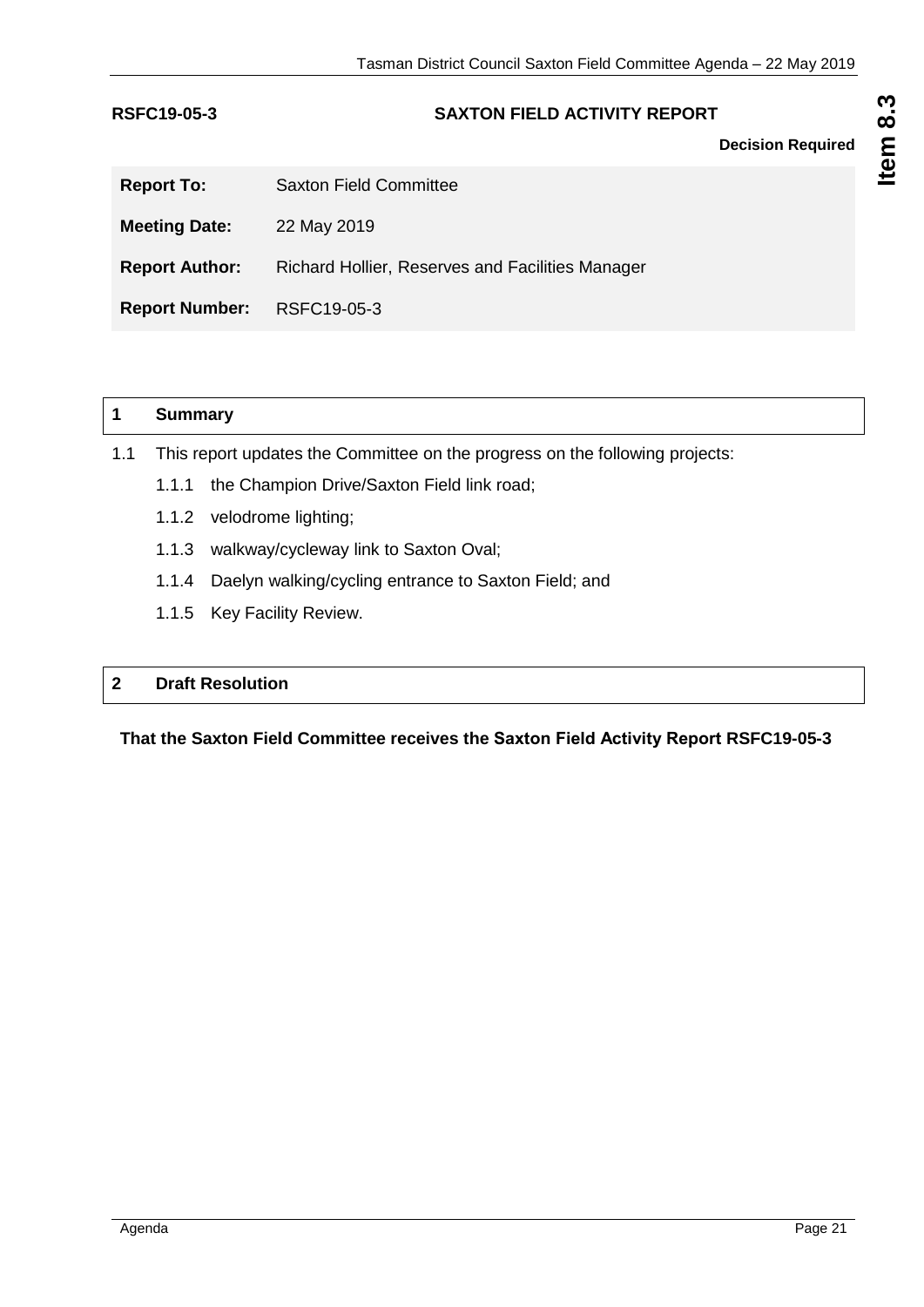#### **3 Purpose of the Report**

- 3.1 The purpose of this report is to provide you with an update on the following projects:
	- 3.1.1 the Champion Drive/Saxton Field link road;
	- 3.1.2 velodrome lighting;
	- 3.1.3 walkway/cycleway link to Saxton Oval;
	- 3.1.4 other capital projects; and
	- 3.1.5 Key Facility review.

#### **4 Capital Projects Update (Andrew Petheram)**

#### **Champion Drive/Saxton Field link road**

4.1 The contractor has completed, within budget, the first stage of the car parking and roadway link from Champion Drive to Saxton Field. Landscaping is currently underway. The second stage design will be undertaken in 2019/20 with construction to be completed in 2020/21.

#### **Velodrome lighting**

4.2 Nelson City Council has fully funded a capital budget of \$60,000 for velodrome lighting. We have received a quote for the installation of 25.9 m poles with LED streetlight heads. The quote is \$56,733.15. Work will get underway in June.

#### **Walkway/Cycleway link to Saxton Oval**

4.3 On 29 April contractors began construction on the walkway/cycleway link from the central pathway through to Saxton Oval. We expect the work to be completed in 2019/20.

#### **5 Other capital projects (update from Richard Hollier and Andrew Petheram)**

#### **Mountain Bike track development**

5.1 Staff are currently investigating a possible route for the siting of the junior mountain bike track along the true left bank of Saxton Creek, north of the velodrome, for possible construction this financial year. A further update on this will be provided at the meeting. Budget \$30,000.

#### **Shade sails**

5.2 Nelson Shade Solutions have offered to sponsor supply of shade sails for the velodrome. A quote is currently been sought from Nelmac for the supply of poles and the installation of the sails. This work will be funded from the general development budget and undertaken in June.

#### **Landscaping adjacent to the Target Shooting/Indoor Cricket building**

5.3 Work is being undertaken on the reshaping and grassing of the area around the Target Shooting/Indoor Cricket building. This work is being funded from the General Development budget.